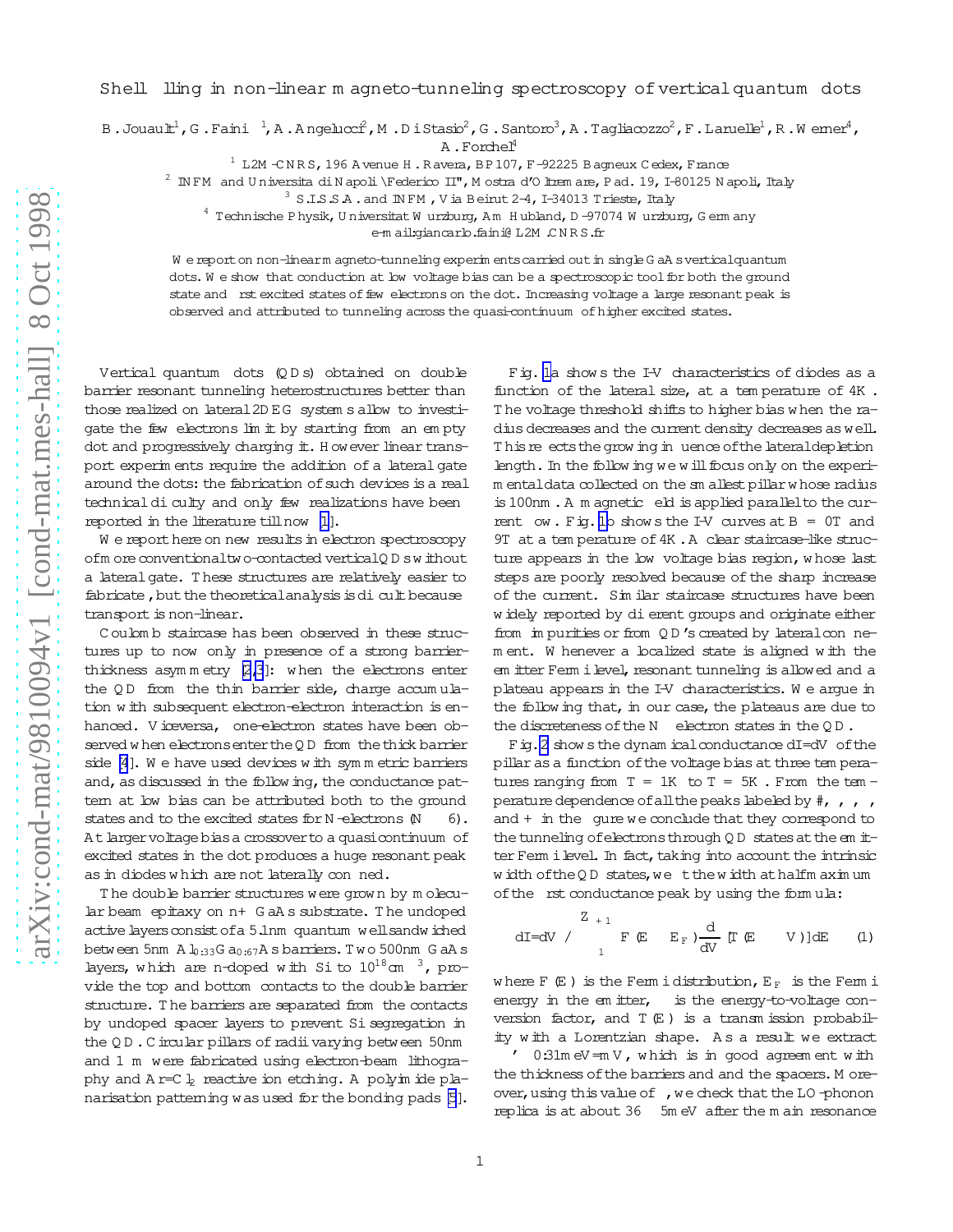peak (see g. [1b](#page-3-0)). Thus, is fairly constant over the w hole bias range.

We performed magneto-tunneling measurements at  $T = 35m K$  applying a m agnetic eld along the direction parallel to the current ow. Because the current has a sharp increase w ith the voltage close to the threshold, we cannot directly plot the conductance data for a quan-titative analysis. In g.[3](#page-3-0) the derivative of the dierential conductance,  $d^2I = dV^2$  is depicted in a gray-scale graph. Thishas no direct physical interpretation by itself, but it em phasizes the peaks of the conductance. The m axim um ofa conductance peak is represented in this diagram by the boundary line between a clear band and a dark band, in increasing the bias. T he contour lines represent the  $dG = dV = 0S \cdot V^{-1}$  values.

T his diagram also reveals 
uctuations of the Local D ensity of State (LD oS) of the em itter [\[6\]](#page-3-0). These uctuationsproduce a fan-type pattern superim posed to the one due to the  $Q D$  states, w hich becom es clearly visible at relatively high m agnetic eld. Indeed, for B 2T, the LD oS uctuations follow the behavior of the Landau levels in the em itter: the slope  $/$   $\dot{\tau}$ dV  $\dot{\tau}$ dB of the uctuations decreases w ith increasing B and corresponds to Landau levels w hich are deeply below the em itter Ferm i level. We point out that their slope increases w henever a Q D ground state iscrossed.T hese slope changesare due to the progressive increase of the electron num ber in the Q D .ForB 2T the Landau levelsare destroyed by disorder and the LD oS 
uctuations are random . A lthough the LD oS uctuations are clearly resolved, their current am plitude isweak com pared to the one ofthe Q D states and they produce very dierent features in the gray-scale plot. Thus, the two phenom ena can be distinguished in alm ost the w hole range of B and V.

We focus now on the six clearly resolved boundary lines ofthe gray-scale,w hich correspond to the peaks labeled by an arrow in  $g 2.$  $g 2.$  W e attribute them to the N-electron ground states w ith  $N = 1,2,3,4,5$  and 6. Let us assume a parabolic lateral con ning potential  $V = \frac{1}{2}m$  !  $0r^2$  and put the rst peak at  $348mV$  $348mV$  in  $q.3$  in correspondence w ith the single particle level  $E_{0;0}$  of the D arw in-Fock  $\sec{\frac{m m}{p}} = \frac{m}{\sqrt{p}} = \frac{m}{p} = \frac{1}{2} (2n + \frac{1}{2}m) + \frac{1}{2}m \sim !c$  (with ! =  $\frac{1}{2}$  $\frac{2}{3}$  =4 +  $\frac{1}{2}$  and  $\frac{1}{2}$  = eB = m ). Because we take =  $0.31$ m eV = m V, we obtain  $p^{\sim}$   $\frac{1}{0}$  =  $\frac{9}{1}$  1m eV. This corresponds to a radius r'  $\frac{P}{2 \sim m}$   $\frac{1}{0}$  ' 15 1nm. This is fairly larger than the expected radius of a single Sidonor in G aA s, which is the m ost likely expected im  $$ purity in the quantum well region. On the contrary this value of the radius is in very good agreem entw ith the one extracted from the calculation of the lateral con ning potential in the pillar. This calculation consists in solving the Poisson equation in the Thom as-Ferm i approximation for the electronic density in the contacts [\[8](#page-3-0)]. T he resulting band pro le enables us to determ ine the energy levels ofthe Q D by solving num erically the Schodinger equation. The single particle energy spectrum that is obtained is very wellapproxim ated by an harm onic potential with  $\sim$ ! $_0$  = 7 8m eV, and the calculated radius of the ground state is equalto ' 17nm.

D espite the fact that the barriers of our structures have the sam ethickness, we have strong evidence that the second conductance peak ( $368mV$  in q. [3\)](#page-3-0) originates from C oulom b blockade. The simplest way to include interaction is to assum e that the two electron ground state is given by  $U_2^0 = 2E_{0i0} + E_C$ . We dene  $U_N^{\text{n}}$  as the n-th state of the N-electron spectrum, and  $E_C$  is the C oulom b interaction:

$$
E_C = \frac{Z}{j (r_1, r_2) \frac{2}{j}} \frac{e^2}{4 \frac{r_2}{r_1} (r_1 dr_2)}.
$$
 (2)

Since we m easure the electro-chem ical potential of the QD dened by  $(N) = U_N^0$  $\overline{U_N^0}$   $\overline{U_N^0}$   $\overline{U_N^0}$  we interpret the separation between the rst and the second peak as  $E_C$ . There is a factor of two discrepancy, however, between the experim entalvalue  $E_C^{exp} = 20mV$  ' 6 7m eV and the theoretical one estim ated perturbatively from eq. 2 w ith single particle wavefunctions of the harm onic pow in single particle wave includes of the name only po-<br>tential,  $E_C^{th} = e^{2^L} \text{ m}$   $1_0 = 32 \sim 2$   $\prime$  14m eV. This can be justied by taking into account the nite w idth of the QD as well as the screening of the electrons in the con- $tacts. Follow in q [4], we estimate the in plane separation$  $tacts. Follow in q [4], we estimate the in plane separation$  $tacts. Follow in q [4], we estimate the in plane separation$ of the electrons in the  $QD$  as  $10nm$ , while the electrons in the contacts are at a distance ' 13nm (including the screening length in the contacts' 8nm). Therefore, the C oulom b integral should be cut o at separations  $\dot{\mathbf{r}}_2$   $\mathbf{r}_1$  j, w hat reduces the bare theoretical C oulom b interaction of our device to the expected value.

O ne m ore argum ent in favour of our interpretation is the observation that the separation between the two peaks increases slightly w ith B . Such an increase has already been observed [\[1\]](#page-2-0) and is due to the squeezing of the electron orbits which causes an increase of E<sub>C</sub>.

 $At B = 0T$ , the D arw in-Fock spectrum has degenerate sets of states separated by  $\sim$ ! 0, these shells being com pletely lled for  $N = 2,6,12;...$  The degeneracy is com pletely lifted by the electron-electron interaction. We attribute the set of four lines in the voltage bias range 420m V 460m V to the N-electron ground states with  $N = 3,4,5$  and 6 w hich ll progressively the second shell. K eeping constant in the w hole bias range, the experim ental separation between the two shells is 15m eV, which is about  $E_C + \sim l_0$ , as expected in the Constant Interaction (C I) m odel.

Fig. [4](#page-3-0) is the result of an exact calculation of the energy spectrum of the QD using a Lanczos algorithm, assum ing a parabolic potentialand a C oulom b interaction  $(\sim!)_0 = 8$ m eV;  $E_C = 6$ m eV). The shell structure is clearly visible in  $(N)$ , as well as the characteristic pairing of levels for particles w ith opposite spins. A ccording to the C I m odel, the addition energy  $(N)$   $(N 1)$ for each even electron should always be  $E_C$ . However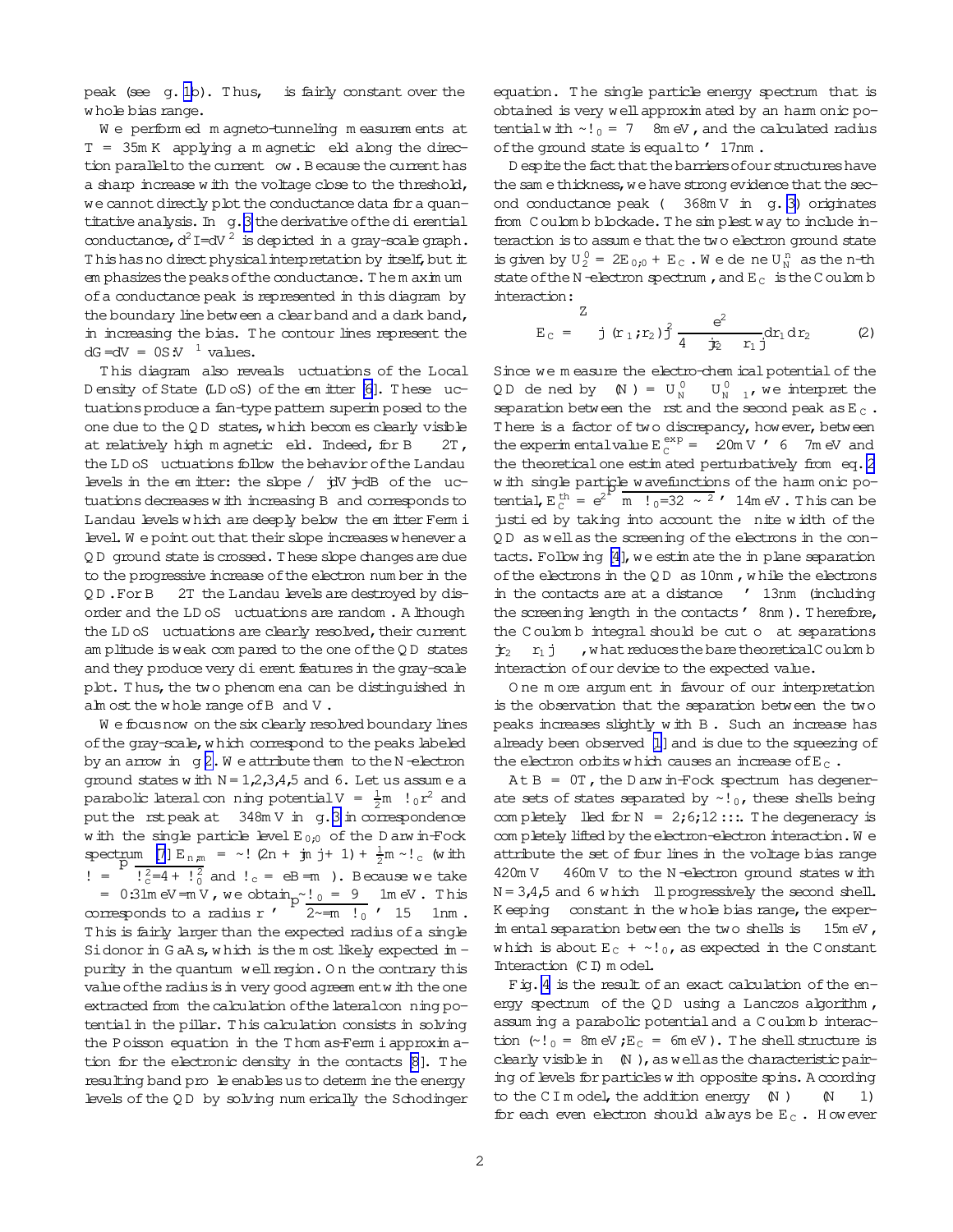<span id="page-2-0"></span> $E_C^{th}$  is reduced to 5m eV in the second shell, because of correlation e ects [\[9\]](#page-3-0) and we m easure an even sm aller value  $E_C^{exp}$  / 3 4m eV in this shell. A gain, we attribute the dierence between  $E_C^{th}$  and  $E_C^{exp}$  m ainly to the fact that the assum ption of the  $QD$  as isolated in the Lanczos calculation is unphysical. It ignores the coupling of the dot w ith the electrodes.T he occupation rate for the N 4 electron ground states appears to be noticeably less than that of the rst ground states, what in plies the observed reduction of the C oulom b blockade. Indeed, in the real device, any increase of V lowers the collector barrier height and increases the energy w indow through which the tunneling occurs, hence enhancing transport through excited states.

We conclude that there is a close correspondence be-tween the solid lines of g. [4](#page-3-0) and the six m ain lines of the experim entally observed conductance diagram and attribute these to tunneling w hile the dot is in its N electron ground state, w ith increasing N.

W e claim that the additional tem perature dependent features of the  $q$ .  $2$ , not discussed up to now, are due to the excited states of the N-electron spectra. Such separation of excited and ground states in a non-linear transport experim ent im plies that the collector barrier is slightly less transparent than the em itter one. This originates probably from uctuations of the nom inalparam eters during the grow th. This hypothesis is corroborated by the data in the negative bias, where the distinction between excited and ground states is not possible. These peaks appear to have a correspondence to analogous features in the calculated spectrum of  $g.4$ , lying between the rst and the second shell. The , and -dotted lines are respectively the rst, second and third one-electron excited states corresponding to the E<sub>0</sub>;  $_1$ , E<sub>0;1</sub> and E<sub>0</sub>; 2 D arw in-Fock states. The line corresponds to the rst excited 2 electrons state  $U_2^1$ , with a total spin S = 1, referred to the single particle ground state energy  $U_1^0$ (as all the  $U_2^n$  in the following). Note that the singlettriplet transition  $(U_2^0-U_2^1)$  occurs for B 9T and is not observed. The + line describes the second 2-electrons excited state  $U_2^2$  with  $S = 0$ . At  $B = 0$ T,  $U_2^2$   $U_2^0 = \gamma!$ <sub>0</sub>, so that we expect to observe the states in the follow ing order when V increases:  $U_1^0$ ,  $U_2^0$ ,  $U_1^1$  (which is 2-fold degenerate),  $U_2^1$ ,  $U_2^2$  and  $U_1^2$ .

In g. [3](#page-3-0) we have m arked the experim ental boundary lines that we attribute to these excited states. W hite sym bols refer to lines that are clearly visible in our data. Black sym bols indicate the expected position of these lines where the data are confused because of the LD oS uctuations. D espite these uncertainties, the agreem ent between experim ental and num erical results is satisfactory. We stress that, as in other experim ents  $[4,10]$ , the degeneracy of E<sub>0; 1</sub> is lifted at B =  $0T$ . This is a consequence of the lack of inversion symmetry of the Zinc Blende structure. M oreover the current contribution of the  $E_{0:1}$  washes out quickly with B as expected from the

conservation ofthe angularm om entum in 3D -0D tunneling [\[10,11](#page-3-0)].

Let us nally comment on the origin of the main resonance peak observed in the I-V curves  $( g. 1b)$  $( g. 1b)$  $( g. 1b)$ , like in large, non-laterally con ned diodes involving tunneling through 2D states. Such a peak appears only if the m om entum perpendicular to the interfaces is conserved during the tunneling. This is not the case for transport through a QD where only the energy is conserved. The only way to explain the shape of the I-V characteristics is to add a continuum of states w hich arises from the excited states of the QD.

In a sim ple non-interacting particles picture there are 12 levels for tunneling (including the 4 ground states of the second shell) w hen the chem ical potential is tw ice ~!0. A s the C oulom b interaction suppresses the degeneracy, the m ean level spacing is roughly  $\prime$  1m eV -which corresponds to our resolution in this experim ent. T he continuum becom es e ective w hen  $\prime$  3~! 0 because of the 64 available states (including the 6 ground states of the third shell); as a consequence there is no way to observe excited levels beyond the second shell of our QD structure.

In conclusion, we have reported on non linearm agnetotunneling experim ent conductancem easurem ents carried out in a singleQD. Ourdata are consistent w ith the spectroscopy of few -electron states, even if LD oS uctuations decrease the resolution of the experim ent. W e clearly observe a shell structure w ith a sizeable reduction of the C oulom b interaction in the second shell, probably due to screening. The rst excited states for the one- and twoelectron states can be identi ed. Finally we attribute the m ain I-V peak to the grow ing num ber of excited-states when the voltage bias is increased. Q uantitative discrepanciesw ith exactdiagonalization ofan isolated Q D show that the role of the contacts in these non linear transport experim ents cannot be ignored.

We would like to thank L. Couraud for his technicalhelp, M. Boero, J.P. Holder and A K. Savchenko for fruitful discussions. W ork partly supported by IN FM (Pra97-Q TM D) and by EEC with TM R project, contract FM RX-CT 98-0180.

- [1] L.P.K ouwenhoven,T .H .O osterkam p,M .W .S.D anoesastro, M.Eto, D.G.Austing, T.Honda, and S.Tarucha, Science 278, 1788 (1997); S. Tarucha, D. G. Austin, T. H onda, R J. van der H age and L P.K ouwenhoven, Phys. R ev.Lett.75,1996 (1995).
- [2] T . Schm idt, M . Tewordt, R . H . B lick, R . J. H aug, D .Pfannkuche,K .v.K litzing,A .Forster and H .Luth, Phys.R ev.B 51,5570 (1995);
- [3] J.W . Sleight, E.S. Hombeck, M.R. Deshpande,